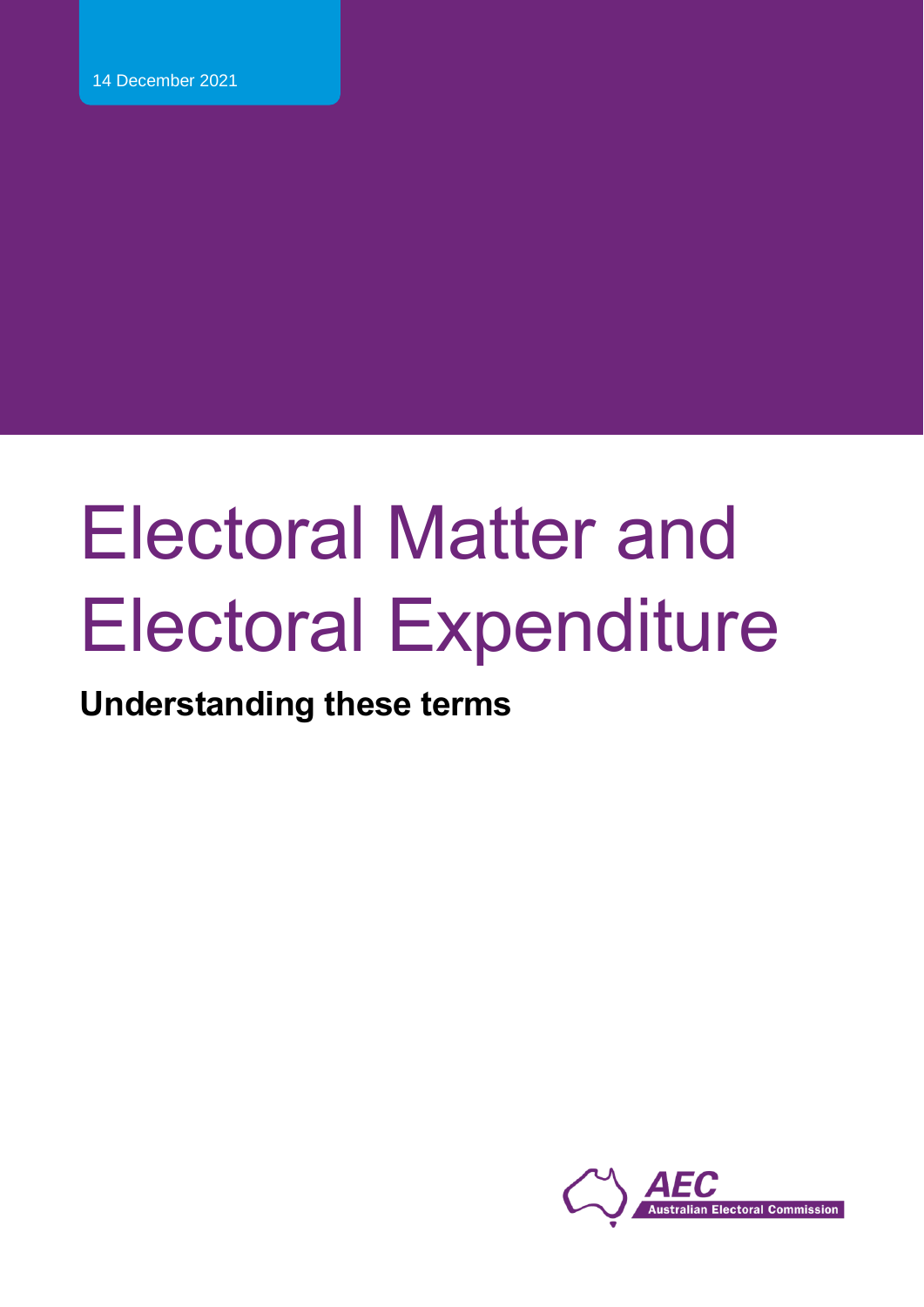# Who this concerns

Information about electoral matter and electoral expenditure relates to:

- political parties
- candidates
- senate groups
- significant third parties
- associated entities
- third parties.

# What is electoral matter?

The *Commonwealth Electoral Act 1918* (Electoral Act) regulates electoral matters that are communicated or intended to be communicated in the following ways:

- certain communications containing electoral matters will require an authorisation to enable voters to know who is communicating the matter; and
- expenditure incurred for the dominant purpose of creating or communicating electoral matter (electoral expenditure) will have to be reported to the AEC.

Electoral matter is defined in the Electoral Act as matter communicated or intended to be communicated for the dominant purpose of influencing the way electors vote in a federal election. Unless the contrary is proved, the dominant purpose of a communication is presumed to be electoral matter, if the matter expressly promotes or opposes:

- a political entity, to the extent that the matter relates to a federal election; or
- a member of the House of Representatives or a Senator, to the extent that the matter relates to a federal election.

The dominant purpose is intended to capture content that includes matter that seeks to influence:

- the order in which a voter indicates their preferences on the ballot paper; and
- a voter's choice of whether to cast a formal ballot paper.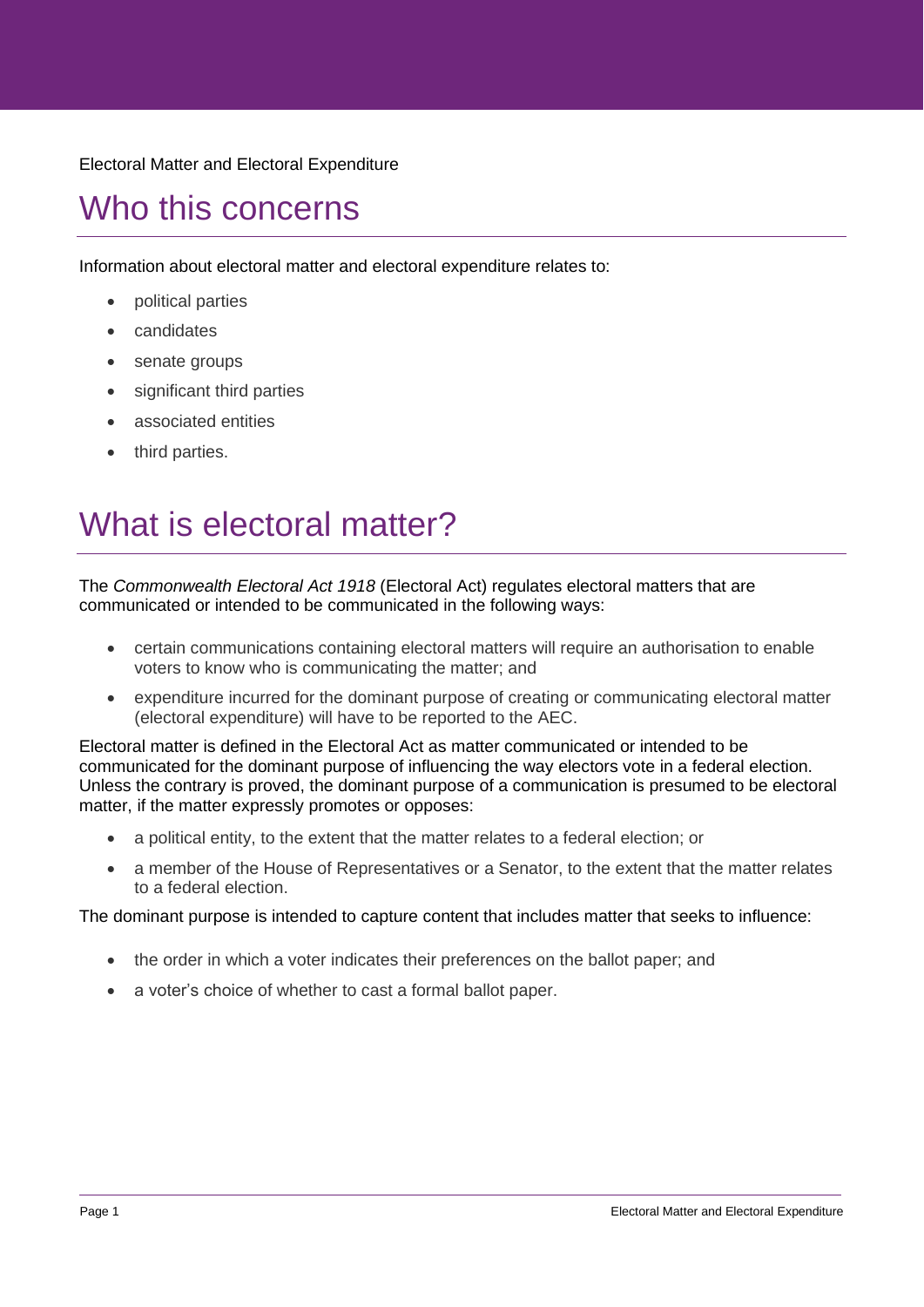The following matters must be taken into account in determining the dominant purpose of the communication or intended communication of matter:

- the accessibility of the communicated matter where a matter is communicated publicly, whether universally to the public or a section of the public, it is more likely to be electoral matter;
- the source of the communicated matter where a matter is communicated publicly by a political entity or significant third party, it is more likely to be electoral matter;
- the content of the communication where a matter contains an express or implicit comment on a political entity, a member of the House of Representatives or a Senator, it is more likely to be electoral matter;
- the intended audience of the communication where the intended audience of a communication is electors, it is more likely to be electoral matter;
- the audience's consent where a recipient or intended recipient of a communication has not requested or otherwise invited the communication, that is, it is unsolicited, it is more likely to be electoral matter.

There can only be one dominant purpose for any given communication.

# What is not electoral matter?

A matter is not electoral matter if the communication or intended communication of the matter:

- forms part of the reporting of news, the presenting of current affairs or any genuine editorial content in news media; or
- is for a dominant purpose that is a satirical, academic, educative or artistic; or
- is a private communication by a person to another person who is known to the first person; or
- is or would be by or to a person who is a Commonwealth public official (within the meaning of the Criminal Code) in that person's capacity as such an official; or
- is or would be a private communication to a political entity (who is not a Commonwealth public official) in relation to public policy or public administration; or
- occurs or would occur in the House of Representatives or the Senate, or is or would be to a parliamentary committee.

For example, communications that have the dominant purpose of educating their audience, raising awareness of, or encouraging debate on a public policy issue are not considered electoral matter.

Following are examples to illustrate each of the above exemptions.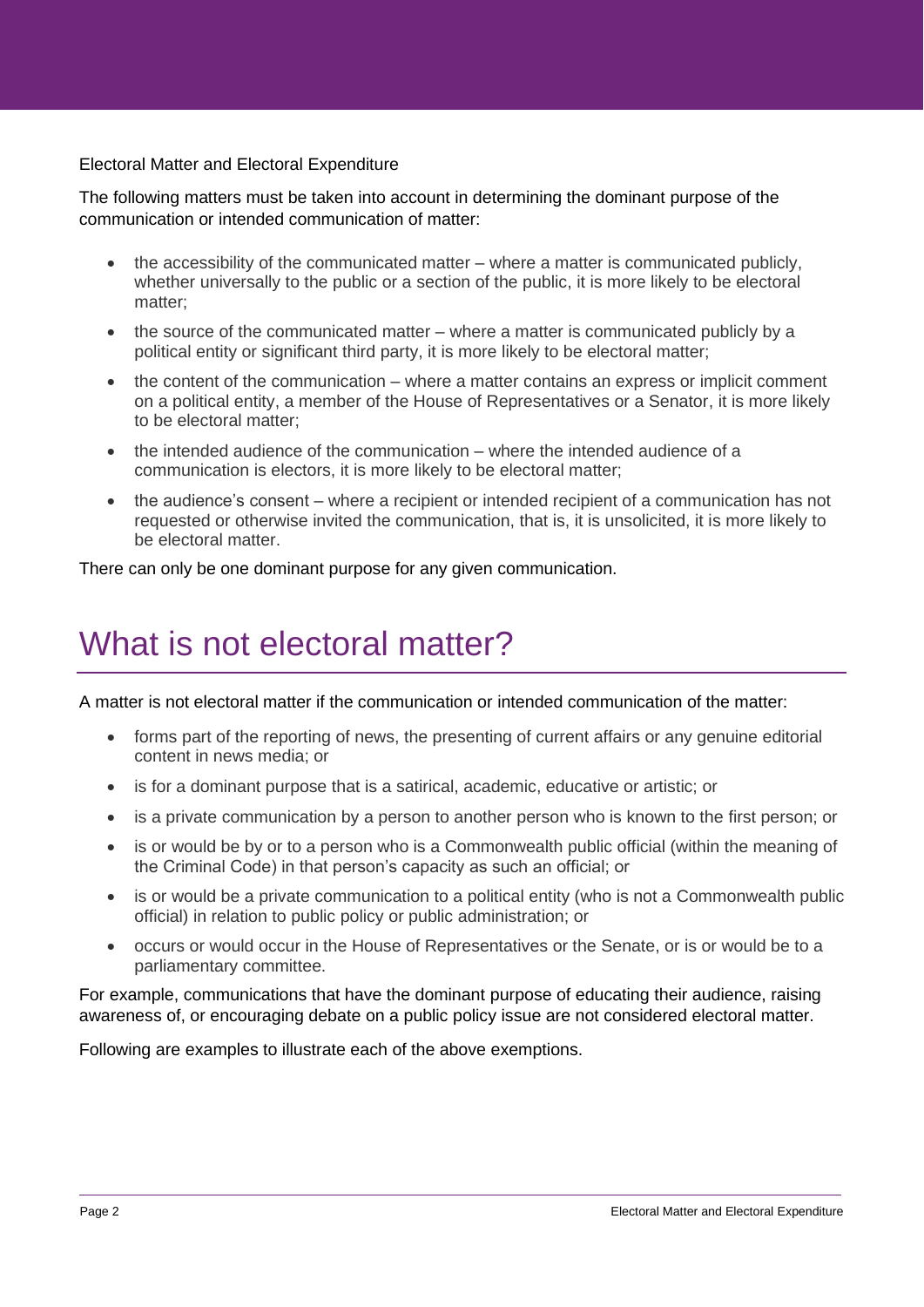#### **Editorial content**

### **Example**

Fergus is the editor of a weekly regional newspaper. He writes an excoriating editorial against the candidacy of the local federal Member of Parliament, urging voters to put the member last on their ballot papers.

The next week, Morag, a local businesswoman, pays for an advertorial column to recommend a vote for another candidate in the same electorate.

The editorial written by Fergus is genuine editorial content and therefore is not considered electoral matter. The advertorial written by Morag may look like editorial content, but is considered electoral matter as it is not genuine editorial content.

#### **Predominantly satirical purposes**

#### **Example 1**

It has become a tradition at a university for the law students to satirise an issue in contemporary culture. One year, the students choose to create a video satirising a group of Commonwealth Senators. The students publish the video on a popular video streaming service. As the law students' dominant purpose in creating and publishing the video is satirical, the video is not considered electoral matter.

# **Example 2**

A registered political party embeds the students' video on their website. Taking into account the dominant purpose of other communications of the registered political party, it is reasonable to conclude the party's dominant purpose in communicating the video is more likely to be political than satirical. Therefore, the recommunication of the video is considered electoral matter. The students' dominant purpose in creating and communicating the video is not relevant in determining the party's dominant purpose in communicating the video by embedding it on its website.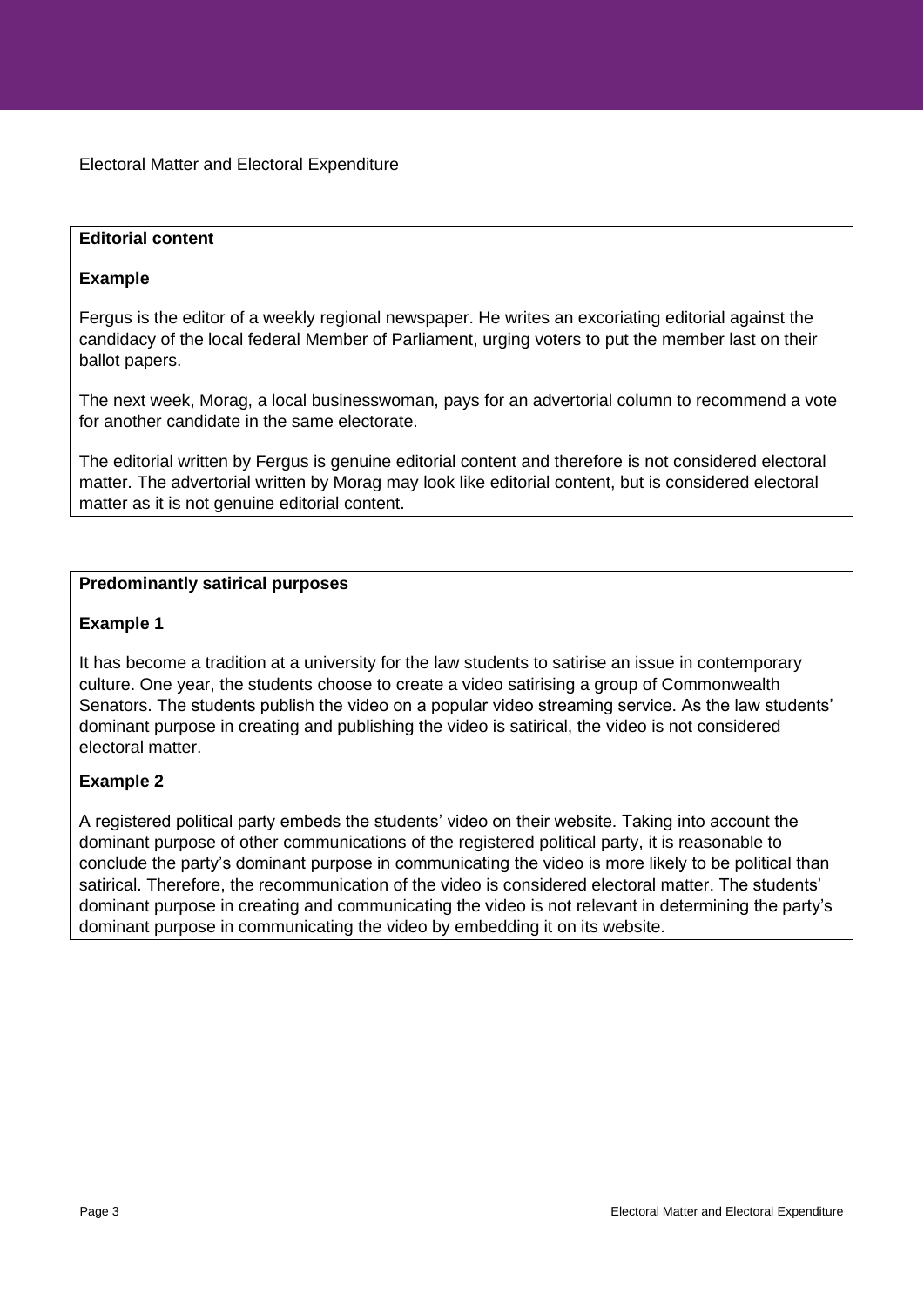#### **Predominantly academic purposes**

#### **Example**

A university professor publishes a journal article on negative campaign techniques employed by a registered political party in the previous election. As this is an easily recognisable form of academic work by a member of an academic profession, it is reasonable to conclude his dominant purpose in communicating the article is academic, rather than political. The journal article is therefore not considered to be electoral matter.

#### **Predominantly educative purposes**

#### **Example 1**

Elve teaches high school economics. In the lead up to an election, Elve designs and delivers lesson plans requiring students to evaluate the economic policies of major political parties contesting the election. Taking into account the dominant purpose of Elve's other communications and the context in which her lessons are delivered (that is, the classroom), it is reasonable to conclude her dominant purpose is educative, rather than political. Elve's lessons are therefore not considered to be electoral matter.

#### **Example 2**

A business peak body releases a video online criticising the economic policies of a major political party contesting an upcoming election through the framework of commonly taught economic theory. Given the dominant purpose of the peak body's other communications, it is reasonable to conclude the peak body's dominant purpose is political, rather than educative. The video is considered to be electoral matter.

#### **Predominantly artistic purposes**

#### **Example 1**

Kate, a contemporary playwright, receives a grant from a state arts funding agency to develop a modern Australian play. Kate's play is a commentary on the vaccination debate in Australia. Policies and politicians are featured in the play. The play is produced and performed by a theatre company that regularly presents theatrical work to the public. Given the dominant purpose of Kate and the theatre company's other communications, it is more likely their dominant purposes are artistic. Kate's creation of the play and the theatre company's performance are therefore not considered to be electoral matter.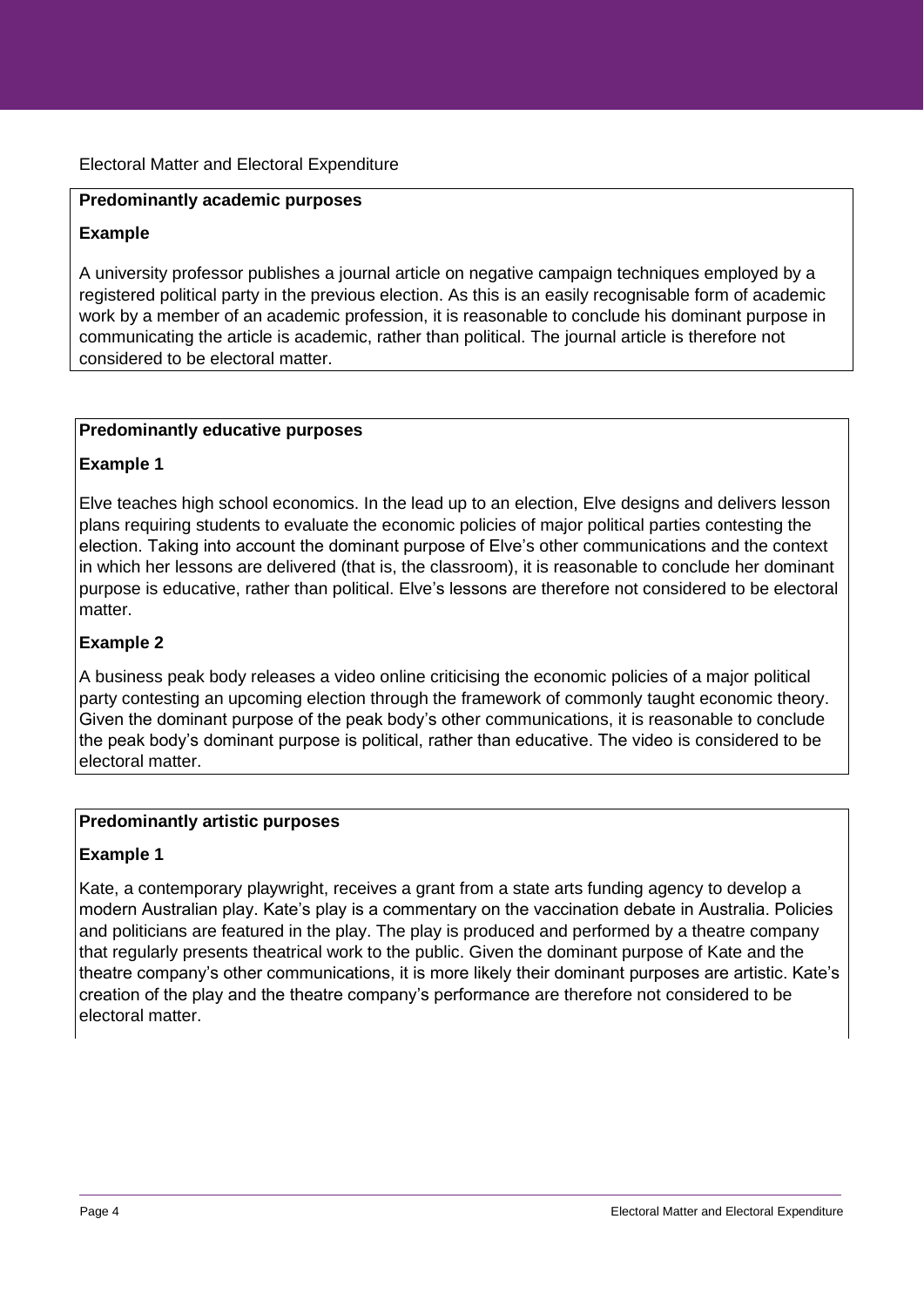# **Example 2**

Miro, a prominent Australian actor, appears in a video published online stating that arts in Australia is under attack by the current government and asks for viewers' support of a particular political party for an upcoming federal election. Despite the dominant purpose of Miro's other communications being mostly artistic or commercial, it is not reasonable to conclude Miro's dominant purpose in the video is artistic as it expressly promotes a political entity in a federal election. Therefore, the video is considered electoral matter.

#### **Communications by or to a Commonwealth public official**

#### **Example**

A human rights group is opposed to a Bill before the Commonwealth Senate. The group meets with several Senators and their staff to convince them to vote against the Bill. The conversations are not for the dominant purpose of influencing the way electors vote in an election, so they are not electoral matter. Furthermore, communication of matter to a person who is a Commonwealth public official (when that person is acting in their capacity as a Commonwealth public official) is not considered to be electoral matter.

After the meeting, the group hold a press conference, where the group explains why it has met with the Senators and why it is concerned with the Bill. They urge all Senators who may be watching the press conference to vote against the Bill. A professionally produced video is shared on social media by the group. The statements in the press conference and the social media posts are not likely to be electoral matter as their dominant purpose is not to influence how people vote in a federal election. The dominant purpose of the press conference and social media posts is to demonstrate the group's action in support of their mission to their supporters and to influence Senators to vote against the Bill.

# **Private communications to a political entity on public policy**

# **Example 1a**

A pro-cycling registered political party sends paying observers to the conference of another registered political party. The conference is closed to members of the public and the media. Representatives from the pro-cycling party speak on a panel observed by the hosting party's members who attend the conference. They speak in favour of cyclist friendly policies and make positive observations about the willingness of the party to adopt some of their proposals. Although their voices may be heard by hundreds of attendees, the communication is not electoral matter as it is a private communication by and to a political entity on a matter of public policy.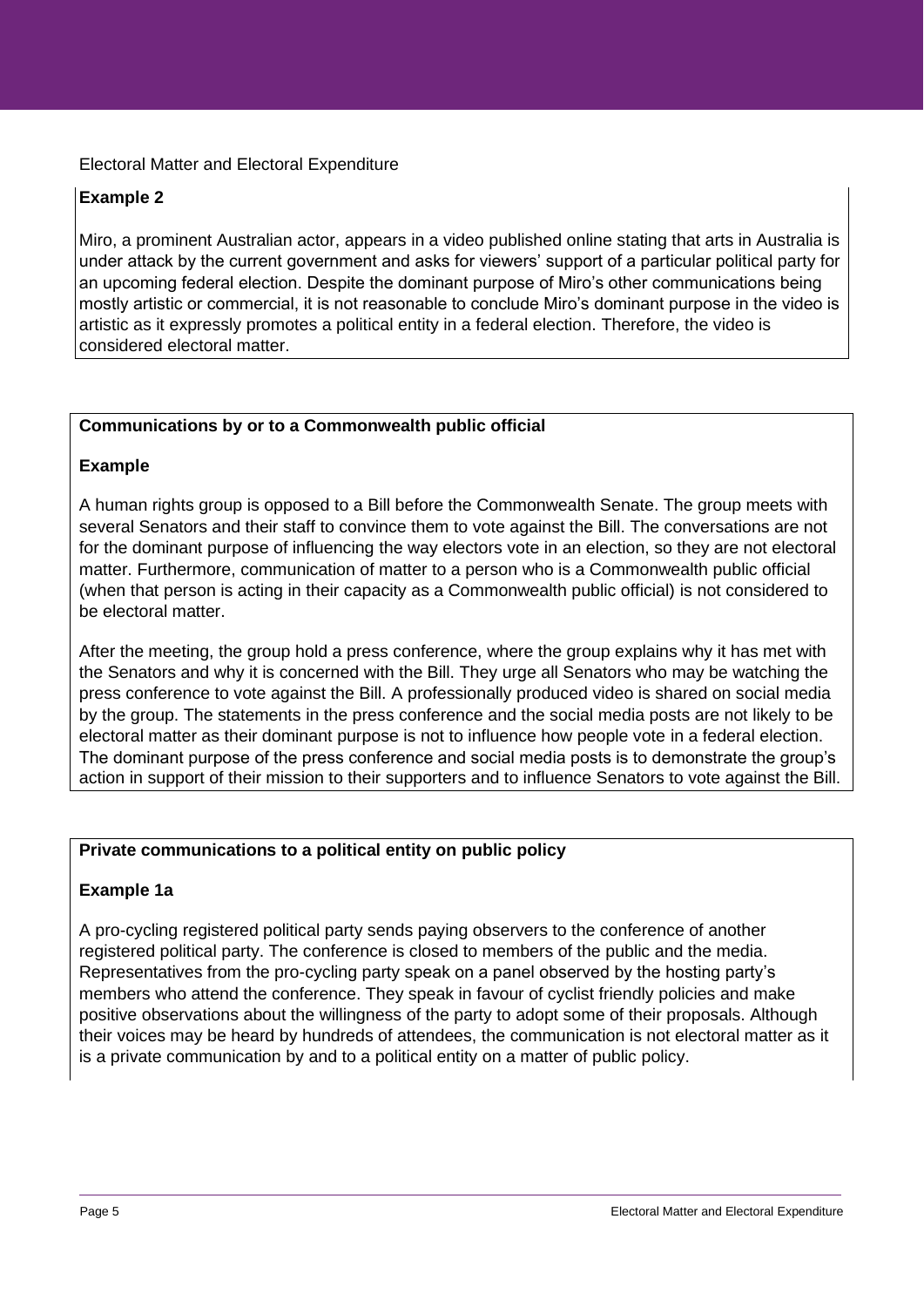# **Example 1b**

The bus drivers' union holds a protest outside the same conference, objecting to a proposal to turn bus lanes into cycle lanes that the media has reported will be pitched by the pro-cycling party at the conference. The protest and materials distributed by the union at the protest are intended to influence the way electors vote in an election by opposing the pro-cycling party and the other registered political party, and are promoted to the public at large and are thus considered electoral matter.

#### **Private communications**

#### **Example 1a**

Amal is a candidate in an upcoming election. As part of her campaign she hosts a 'meet the candidate' dinner party with 50 of her friends including a mixture of people from work, her sports team and her old university residence. Discussions at Amal's dinner party are not considered electoral matter as it involves private communication to people she knows.

#### **Example 1b**

Amal holds a 'meet the candidate' street party for all the neighbours in her street, to try to convince them to vote for her. 50 neighbours attend. Amal only knew five of them beforehand, but gets to know the rest at the event. Amal's communications at the event are considered electoral matter as these are not exclusively private communications to people Amal knows.

#### **Example 1c**

Amal and Jenny are next door neighbours, and know each other well. Jenny is the conductor of a local choir and writes down phone numbers for 50 choristers so that Amal can call them seeking their votes. Even though Amal tells each person on the phone list that Jenny is a mutual friend, the communication is considered electoral matter as Amal had no prior relationship with these individuals.

#### **Participation in a parliamentary process**

#### **Example**

A university professor makes a public submission to a parliamentary committee and is subsequently invited to appear before the committee as a witness. As both his submission and appearance are communications to a parliamentary committee, neither of these communications constitute electoral matter.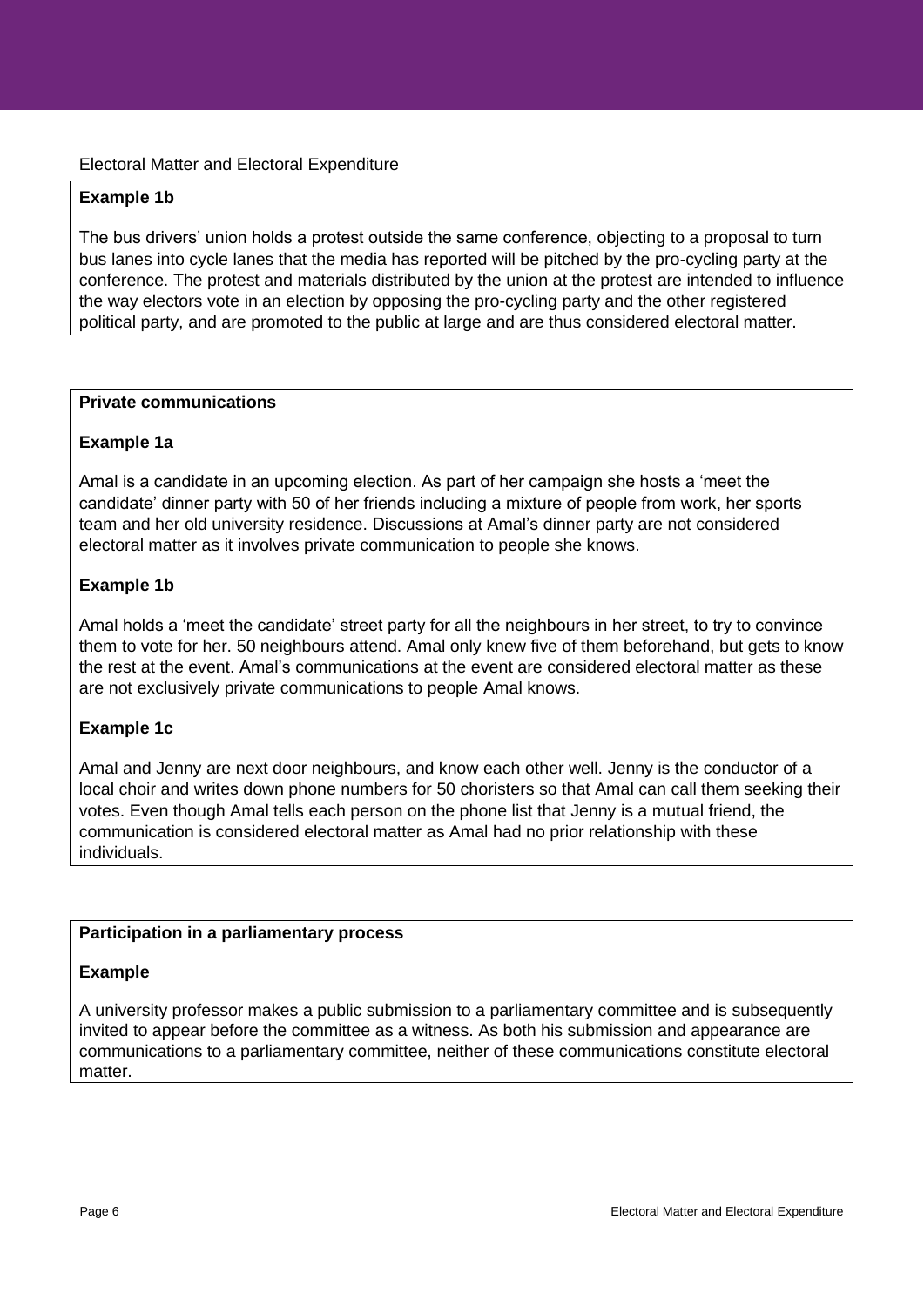# What is electoral expenditure?

Electoral expenditure is expenditure incurred for the dominant purpose of creating and/or communicating electoral matter. Where expenditure is incurred to create or communicate electoral matter, in addition to other purposes, the dominant purpose of the expenditure must be considered in order to determine whether it is electoral expenditure.

The definition of 'electoral expenditure' includes any expenditure incurred 'in relation to an election' by:

- political entities (registered political parties, candidates and senate groups)
- significant third parties
- associated entities
- members of the House of Representative (MPs)
- Senators.

#### **The dominant purpose of expenditure**

#### **Example 1**

Kerrie is the Chief Executive Officer of a not-for-profit organisation that encourages healthy eating. The organisation occasionally issues material to influence how electors vote, but Kerrie's primary role involves organising the delivery of healthy eating programs in schools and workplaces. As the dominant purpose of employing Kerrie is not for her to create or communicate electoral matter, her salary is not electoral expenditure.

# **Example 2**

A community group decides to support a candidate who is running for election against a sitting member of parliament. The group contracts a temporary employment agency to provide 80 people to door-knock in the member's electorate. The script the temporary employees are given to assist them in talking to residents has a dominant purpose that makes it electoral matter, even though it contains some content relevant to the usual business of the community group. As the community group's dominant purpose in signing the contract to engage the temporary staff is to communicate electoral matter, the money the agency charges the community group is electoral expenditure incurred by the group.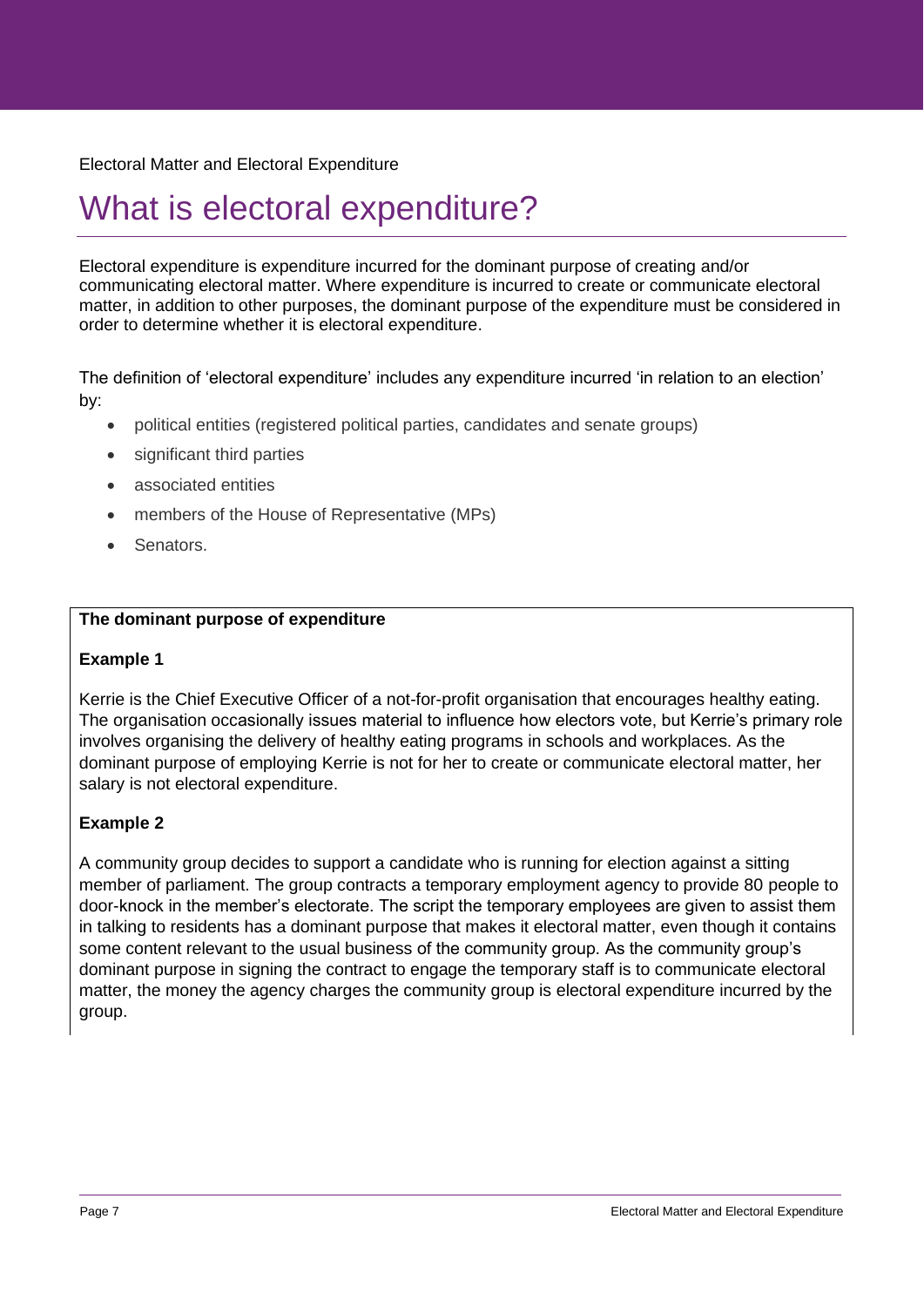# **Example 3**

A local progress association is formed by a group of local businesses to champion proposals for the urban renewal of the town centre and surrounds. The association decides to campaign in the federal election to call for the handover of former Defence land, to allow for construction of a business park. They hire a campaign manager, open a campaign shop front, coordinate volunteers, rent phone lines and issue a voting guide indicating preferred candidates. Although the election campaign is a shortterm activity and the association has wider purposes, the dominant purpose of these campaignrelated expenses to create and communicate electoral matter makes the expenses electoral expenditure. The dominant purpose of the association (urban renewal) does not determine the dominant purpose of the expenditure.

# **Example 4**

Haziq owns an office block, and leases the space to a range of corporate clients. One of Haziq's tenants is a registered political party, who uses the office space for a call centre that routinely communicates electoral matter. Any expenditure Haziq incurs in relation to his tenants, including the registered political party, is not electoral expenditure because Haziq's dominant purpose is commercial (profiting from his investment in his office block). However, the rent paid by the registered political party is electoral expenditure.

# **Example 5**

A registered political party prepares a television advertisement and tests it with a focus group. The advertisement is never shown, as it tests poorly with the focus group. Test advertisements are a key part of the party's process for creating an effective campaign, because they help it to develop and select the best series of advertisements for dissemination. As the advertisement was prepared by a political party, it is likely to be electoral matter. As the advertisement was intended to be shown to the public, it is also likely to be electoral matter. This is the case even if the advertisement is not shown. The dominant purpose of creating the advertisements was to influence voting at an election, so the advertisements are electoral matter and any expenditure creating the advertisements is electoral expenditure.

#### **Expenditure incurred by a registered political party in relation to an election**

# **Example 1**

A regional branch of a registered political party hires a bus to send delegates from the branch to the party's annual national conference. One of the purposes of the national conference is to agree the party's policy platform in the upcoming election. As the bus is hired by a registered political party in relation to an election, the cost of the bus hire is electoral expenditure.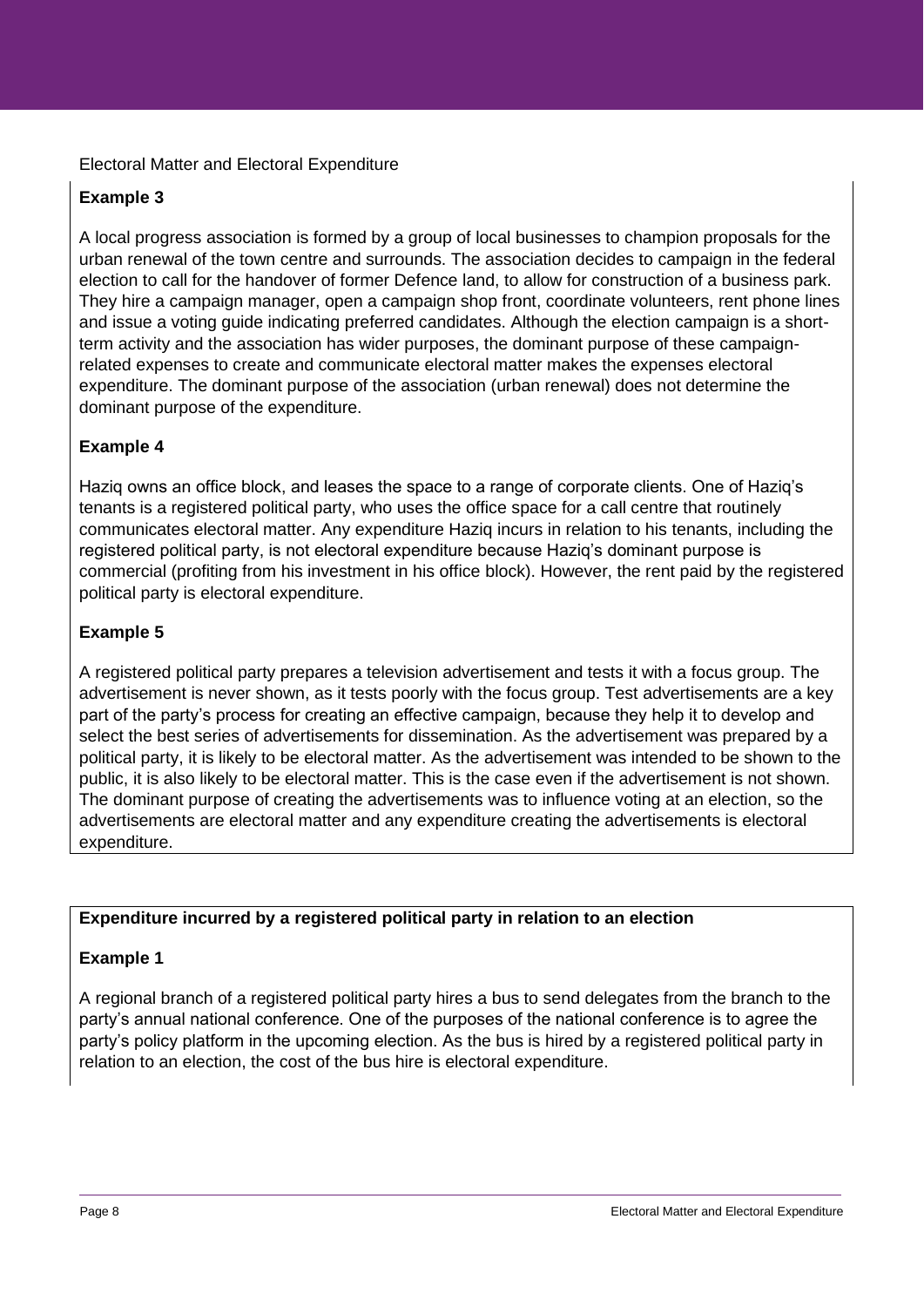# **Example 2**

A registered political party invites its members to a book club night, to discuss recent political biographies. As the dinner is a 'social club' activity of the party and unrelated to an election, the cost of the dinner is not electoral expenditure.

# What is not electoral expenditure?

Expenditure is not electoral expenditure if:

- the costs are claimable under the parliamentary expenses framework
- it relates to a service provider incurring the expenditure to create or communicate electoral matter. This exception is intended to cover (but not be limited to):
	- o printers printing electoral matter as paid work for clients
	- $\circ$  internet service providers whose networks are used to communicate electoral matter
	- $\circ$  social media companies whose platforms are used to communicate electoral matter
	- o polling companies undertaking research on public opinion for paying clients
	- $\circ$  self-employed professionals managing candidate campaigns on a fee-for-service basis
	- $\circ$  marketing agencies developing advertising campaigns containing electoral matter for paying clients.

#### **Service provider exemption and electoral matter**

#### **Example 1a**

A campaign group engages an advertising agency to develop a campaign containing electoral matter. The advertising agency subcontracts the production work associated with the campaign to a number of other firms. The expenditure incurred by the advertising agency in subcontracting the production of electoral matter is not electoral expenditure because the agency was engaged on a commercial basis to create the electoral matter. However, the cost of engaging the advertising agency incurred by the campaign group is electoral expenditure incurred by the group.

# **Example 1b**

On being approached by the advocacy group, the advertising agency decides to waive its normal fees and develop the campaign containing electoral matter on a pro bono basis. As the advertising agency has not been engaged on a commercial basis, the service provider exemption does not apply.

The value of the fees not charged under the pro bono arrangement constitute a gift for the purposes of Part XX of the Electoral Act, and disclosure and foreign donations obligations may apply, subject to the value of the gift and other relevant factors.